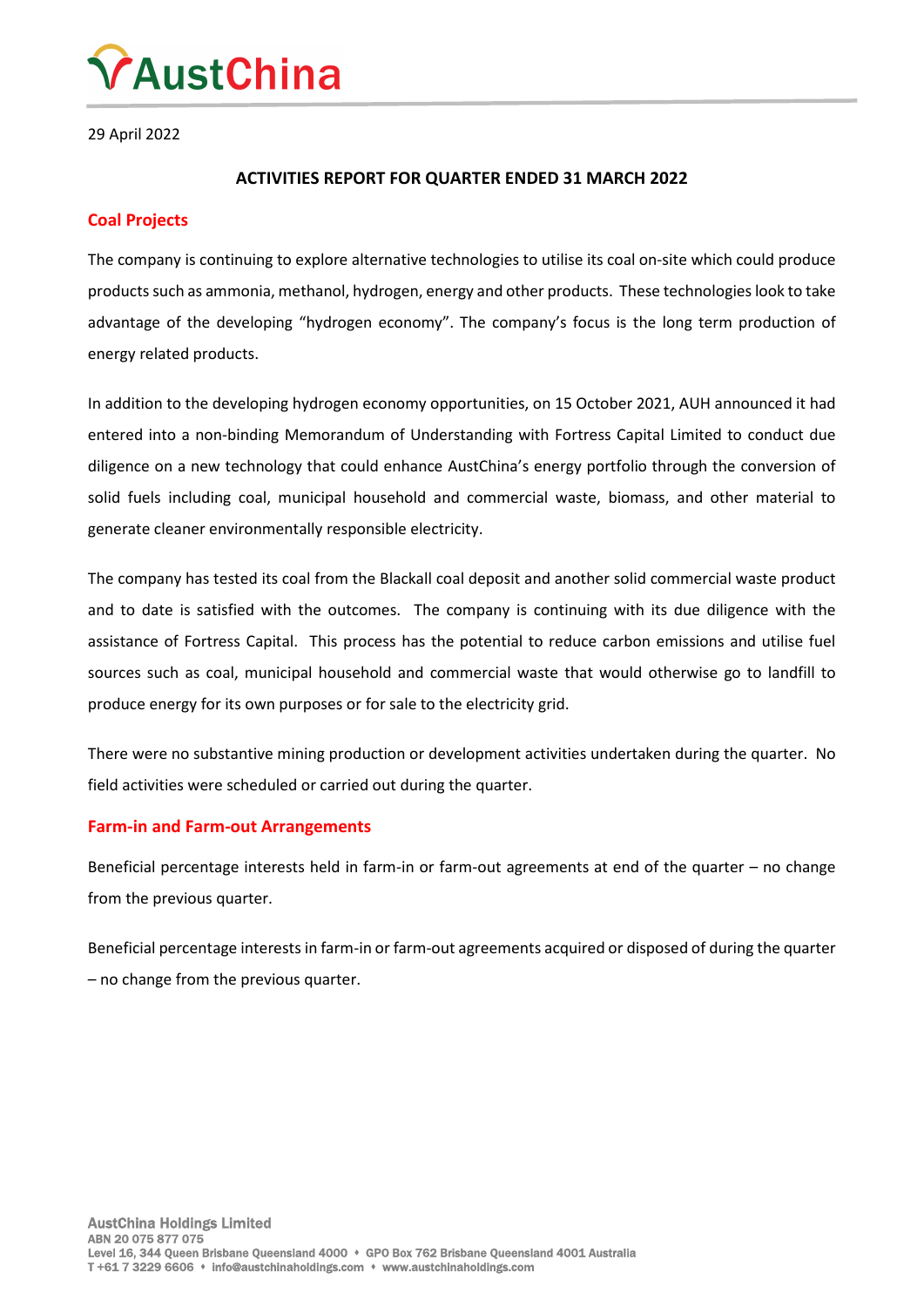# **AustChina**

### **Tenement Portfolio Update**

Tenements held at the end of the quarter and their locations are as follows:

| <b>TENEMENT</b> | <b>NAME</b>                  | <b>HOLDING</b> |
|-----------------|------------------------------|----------------|
| EPC 1719        | Barcoo River/Blackall        | 100%           |
| EPC 1993        | <b>Blackall South Corner</b> | 100%           |

#### **CORPORATE ACTIVITIES:**

#### **Investment in Utilitas**

AustChina holds 25.12% of Queensland, Australia based bioenergy developer Utilitas Group Pty Ltd, and is well positioned in the bioenergy and bioproducts field in Australia. Utilitas and key project counterparts, have advanced Bankable Feasibility Studies on its top three priority projects Bundaberg, Hunter & Dandenong, and continue to add to its future pipeline of projects.

Utilitas continues to lock down commercial aspects of its 3 priority projects (Bundaberg, Dandenong & Hunter).

Support for biogas and related industries continues to strengthen, most recently promoting commercial engagements. A more intensive project funding process will begin upon securing the last few remaining commercial arrangements.

The Bundaberg bioHub development site is now undergoing land development in preparation for several synergistic businesses including Utilitas' Bundaberg project to take up tenancies. Across the site, a Development Approval has been accepted for one of these businesses.

The Dandenong and Hunter projects are shifting forward, engagement with waste aggregators continues, securing more of the project to meet economic viability.

#### **Investment in Revolver Resources Holdings Limited (ASX: RRR)**

On 23 September 2021, Sector merged with Dianne Mining Corporation Pty Ltd and listed on the ASX as Revolver Resources Holdings Limited. (Revolver)

Revolver has continued with its exploration of the Dianne Project. The company today reported to ASX that laboratory assay results have been received for the initial holes drilled in the very successful recent 2,994m 17 hole diamond drill campaign.

AUH congratulates Revolver on these results and continues to see long term potential in the copper sector.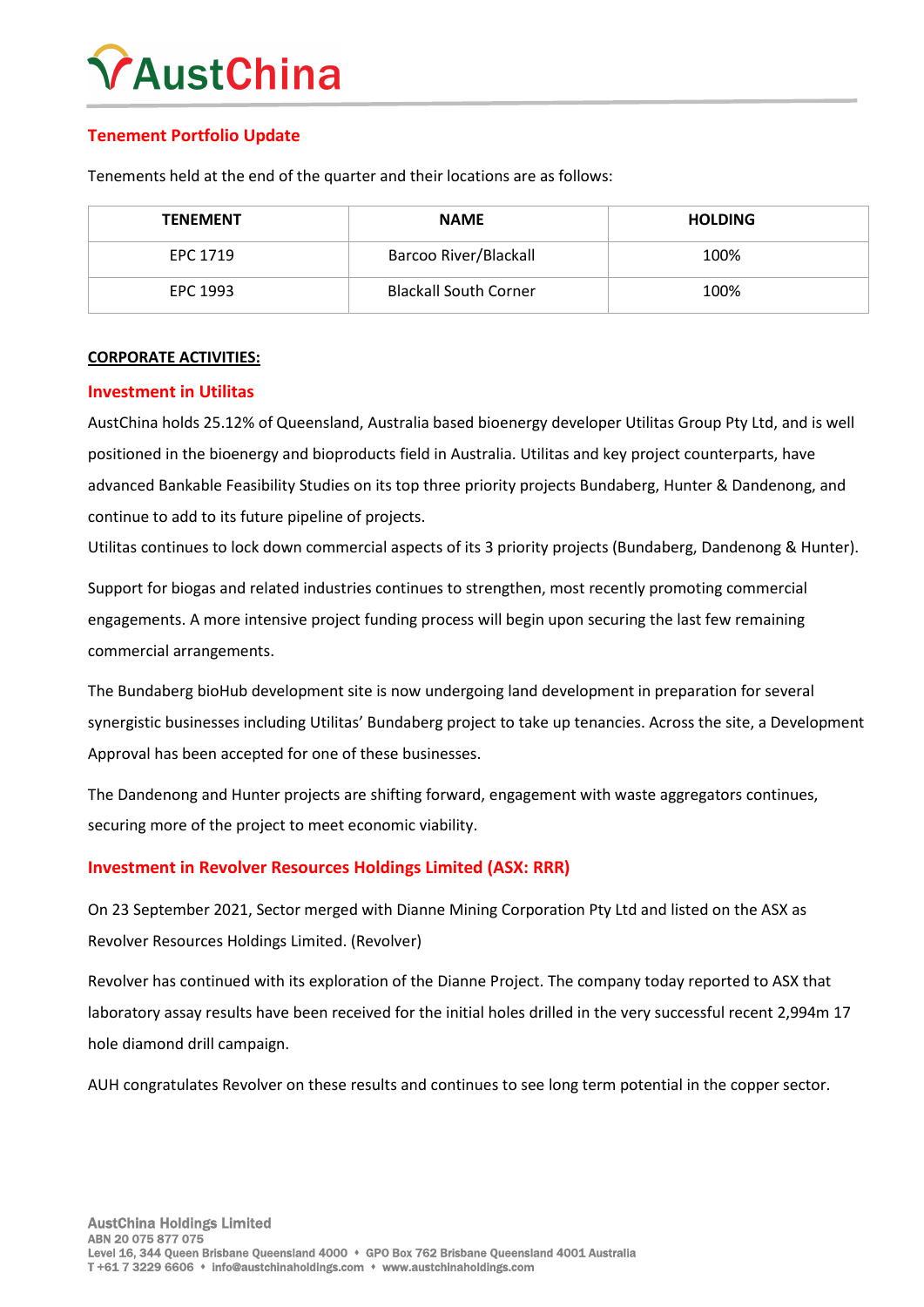

#### **Payments to Related Parties**

A total of \$23,000 was paid to directors and their associates for salaries, director fees and superannuation during the quarter ended 31 March 2022.

Authorised by the Board.

Yours faithfully,

**Daniel Chan – Chairman** 

Further information:

Andrew Fogg – Chief Executive Officer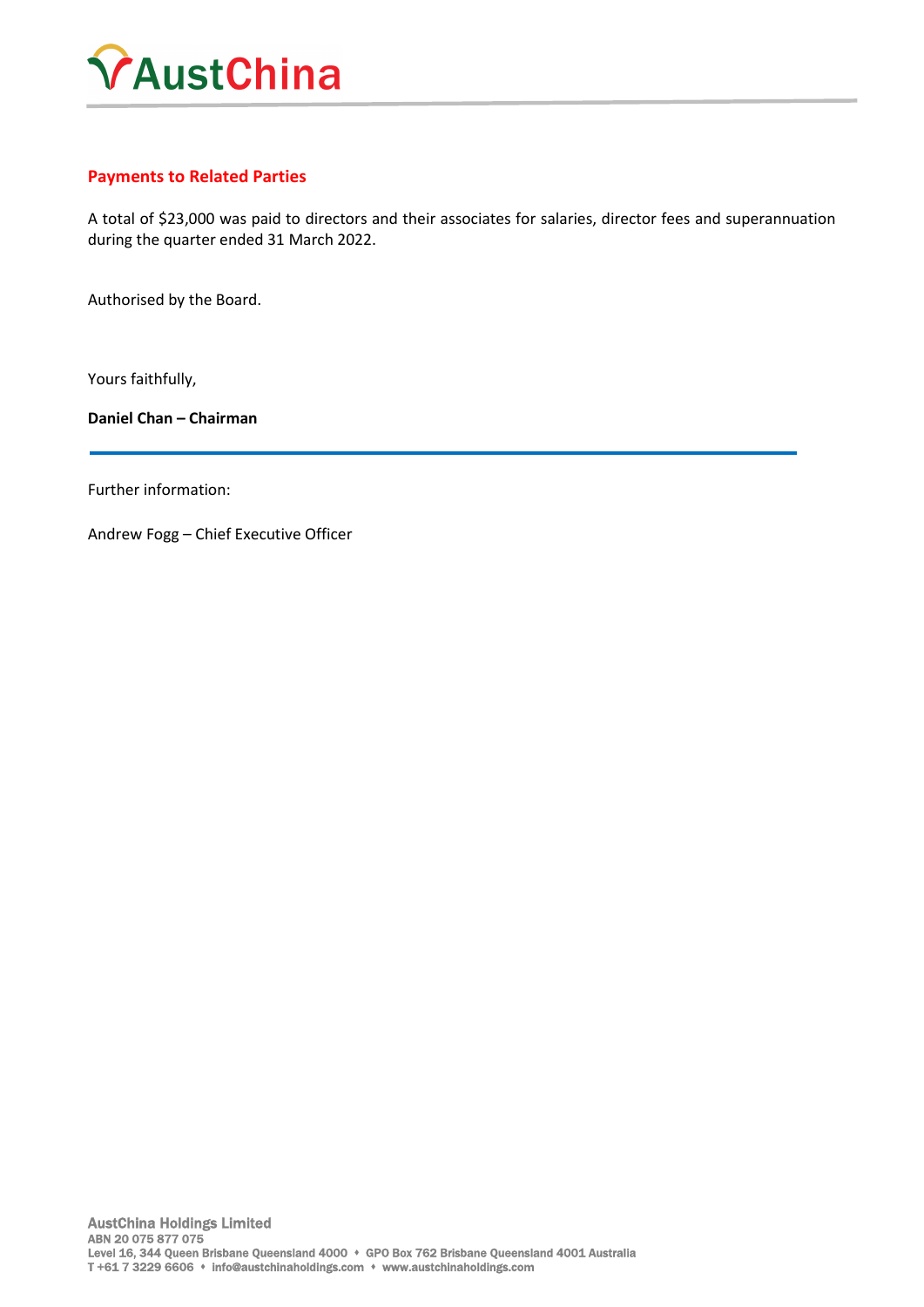## **\Appendix 5B**

## **Mining exploration entity or oil and gas exploration entity quarterly cash flow report**

Name of entity

#### **AUSTCHINA HOLDINGS LIMITED**

ABN ABN Cuarter ended ("current quarter")

**20 075 877 075 31 MARCH 2022**

|     | <b>Consolidated statement of cash flows</b>       | <b>Current quarter</b><br>\$A'000 | Year to date<br>$(9$ months)<br>\$A'000 |
|-----|---------------------------------------------------|-----------------------------------|-----------------------------------------|
| 1.  | Cash flows from operating activities              |                                   |                                         |
| 1.1 | Receipts from customers                           |                                   |                                         |
| 1.2 | Payments for                                      |                                   |                                         |
|     | exploration & evaluation (if expensed)<br>(a)     |                                   |                                         |
|     | development<br>(b)                                |                                   |                                         |
|     | production<br>(c)                                 |                                   |                                         |
|     | staff costs<br>(d)                                | (25)                              | (73)                                    |
|     | administration and corporate costs<br>(e)         | (94)                              | (401)                                   |
| 1.3 | Dividends received (see note 3)                   |                                   |                                         |
| 1.4 | Interest received                                 |                                   |                                         |
| 1.5 | Interest and other costs of finance paid          |                                   | (1)                                     |
| 1.6 | Income taxes paid                                 |                                   |                                         |
| 1.7 | Government grants and tax incentives              |                                   |                                         |
| 1.8 | Other (provide details if material):              |                                   |                                         |
|     | Payments for business development                 | (25)                              | (73)                                    |
|     | <b>GST</b> refunds                                | 19                                | 52                                      |
| 1.9 | Net cash from / (used in) operating<br>activities | (125)                             | (496)                                   |

|     |     | Cash flows from investing activities      |     |    |
|-----|-----|-------------------------------------------|-----|----|
| 2.1 |     | Payments to acquire:                      |     |    |
|     | (a  | entities                                  | -   |    |
|     | (b) | tenements                                 | -   |    |
|     | (c) | property, plant and equipment             | -   |    |
|     | (d) | exploration & evaluation (if capitalised) | 22) | 33 |
|     | e)  | investments                               | -   |    |
|     |     | other non-current assets                  | -   |    |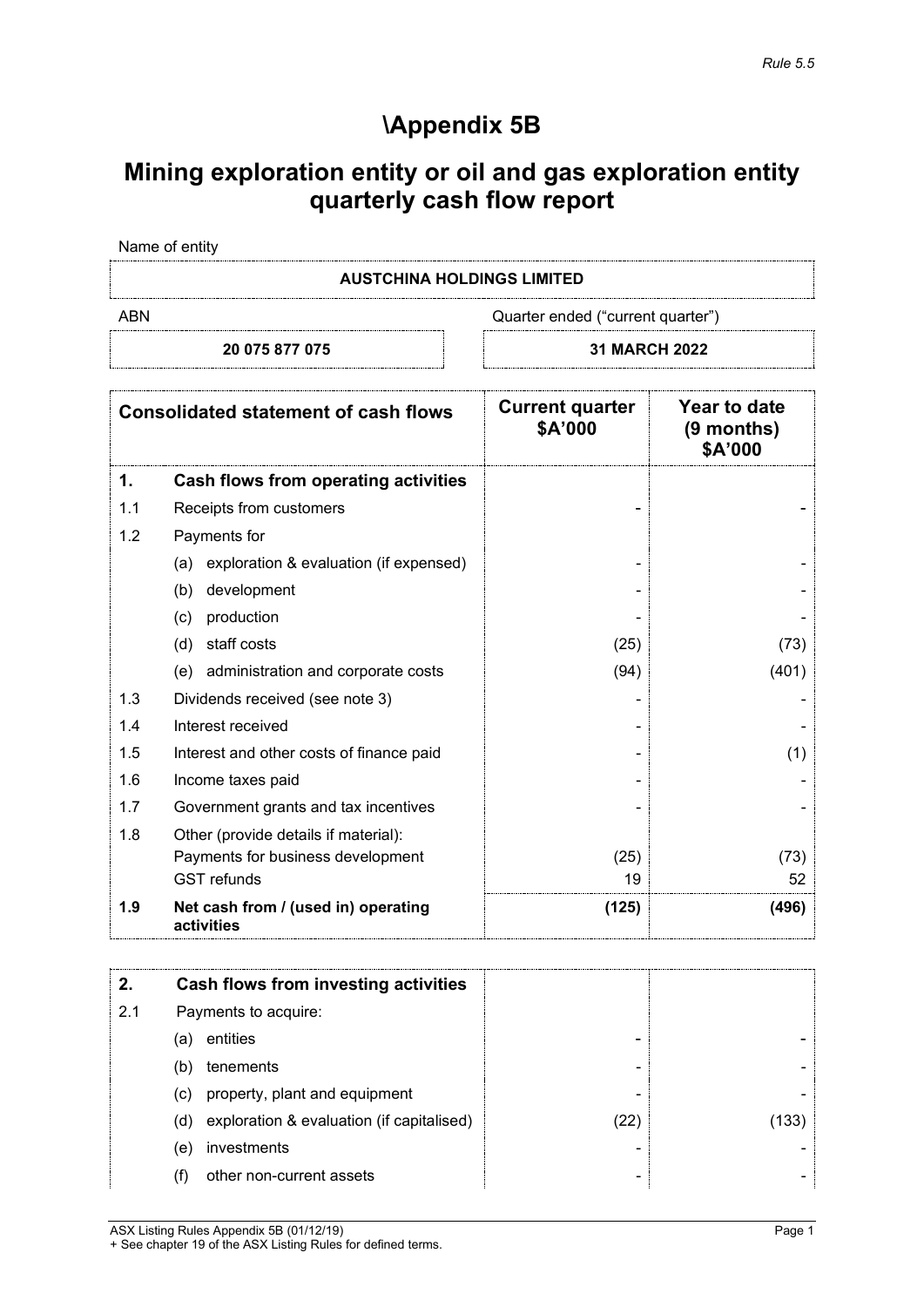|     | <b>Consolidated statement of cash flows</b>       | <b>Current quarter</b><br>\$A'000 | Year to date<br>$(9$ months)<br><b>\$A'000</b> |
|-----|---------------------------------------------------|-----------------------------------|------------------------------------------------|
| 2.2 | Proceeds from the disposal of:                    |                                   |                                                |
|     | entities<br>(a)                                   |                                   |                                                |
|     | tenements (Security Deposits)<br>(b)              |                                   |                                                |
|     | property, plant and equipment<br>(c)              |                                   |                                                |
|     | (d)<br>investments                                |                                   |                                                |
|     | other non-current assets<br>(e)                   |                                   |                                                |
| 2.3 | Cash flows from loans to other entities           |                                   |                                                |
| 2.4 | Dividends received (see note 3)                   |                                   |                                                |
| 2.5 | Other (provide details if material)               |                                   |                                                |
| 2.6 | Net cash from / (used in) investing<br>activities | (22)                              | (133)                                          |

| 3.   | Cash flows from financing activities                                                       |       |       |
|------|--------------------------------------------------------------------------------------------|-------|-------|
| 3.1  | Proceeds from issues of equity securities<br>(excluding convertible debt securities)       | 2,545 | 3,525 |
| 3.2  | Proceeds from issue of convertible debt<br>securities                                      |       |       |
| 3.3  | Proceeds from exercise of options                                                          | 274   | 274   |
| 3.4  | Transaction costs related to issues of equity<br>securities or convertible debt securities | (173) | (232) |
| 3.5  | Proceeds from borrowings                                                                   |       |       |
| 3.6  | Repayment of borrowings                                                                    |       |       |
| 3.7  | Transaction costs related to loans and<br>borrowings                                       |       |       |
| 3.8  | Dividends paid                                                                             |       |       |
| 3.9  | Other (provide details if material)                                                        |       |       |
| 3.10 | Net cash from / (used in) financing<br>activities                                          | 2,646 | 3,567 |

|     | Net increase / (decrease) in cash and<br>cash equivalents for the period |       |       |
|-----|--------------------------------------------------------------------------|-------|-------|
| 4.1 | Cash and cash equivalents at beginning of<br>period                      | 830   | 391   |
| 4.2 | Net cash from / (used in) operating<br>activities (item 1.9 above)       | (125) | 496   |
| 4.3 | Net cash from / (used in) investing activities<br>(item 2.6 above)       | '22.  | 133   |
| 4.4 | Net cash from / (used in) financing activities<br>(item 3.10 above)      | 2.646 | 3.567 |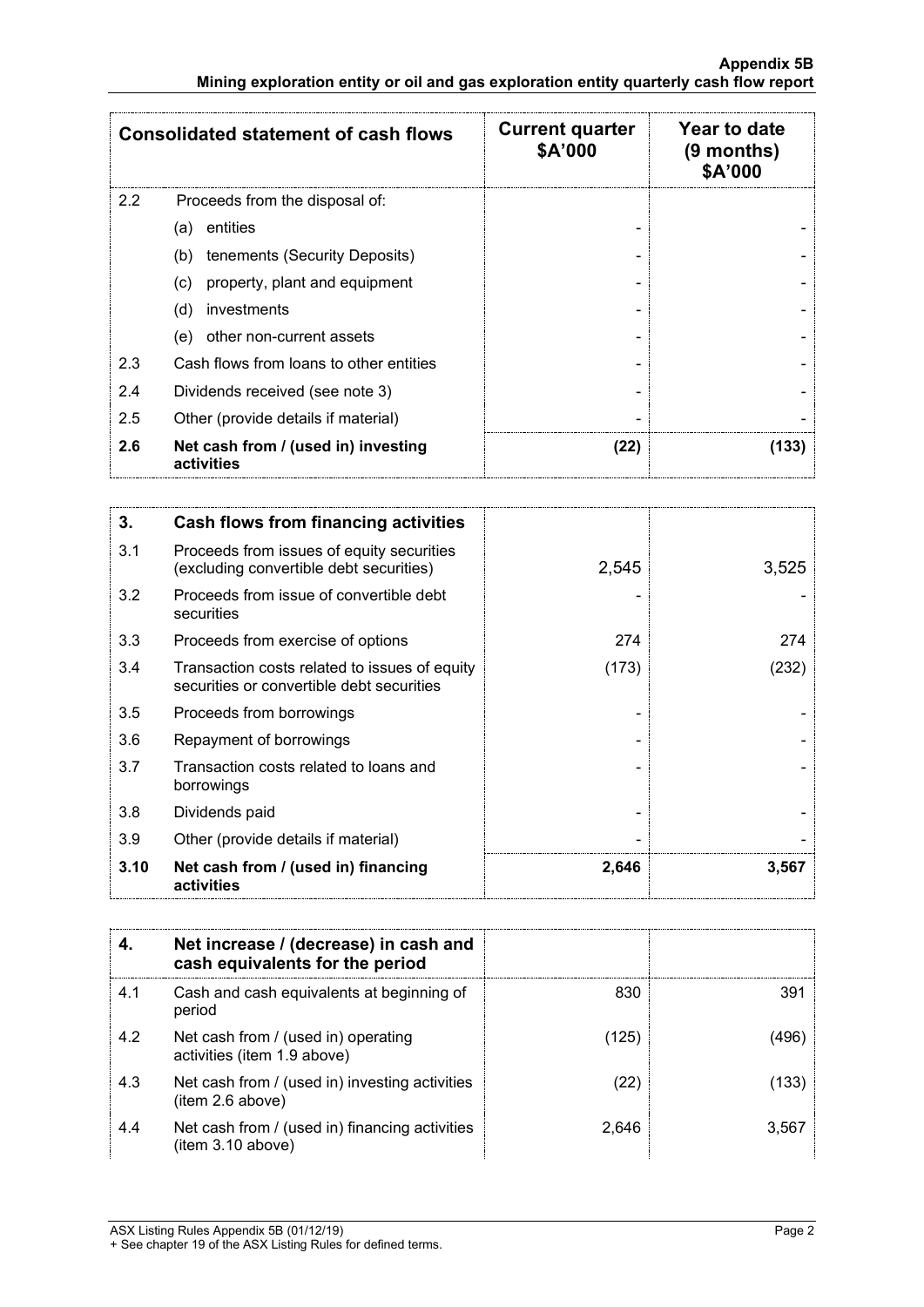| <b>Consolidated statement of cash flows</b> |                                                      | <b>Current quarter</b><br>\$A'000 | Year to date<br>$(9$ months)<br><b>\$A'000</b> |
|---------------------------------------------|------------------------------------------------------|-----------------------------------|------------------------------------------------|
| 4.5                                         | Effect of movement in exchange rates on<br>cash held |                                   |                                                |
| 4.6                                         | Cash and cash equivalents at end of<br>period        | 3.329                             |                                                |

| 5.  | Reconciliation of cash and cash<br>equivalents<br>at the end of the quarter (as shown in the<br>consolidated statement of cash flows) to the<br>related items in the accounts | <b>Current quarter</b><br>\$A'000 | <b>Previous quarter</b><br>\$A'000 |
|-----|-------------------------------------------------------------------------------------------------------------------------------------------------------------------------------|-----------------------------------|------------------------------------|
| 5.1 | <b>Bank balances</b>                                                                                                                                                          | 48                                |                                    |
| 5.2 | Call deposits                                                                                                                                                                 | 3,281                             | 786                                |
| 5.3 | <b>Bank overdrafts</b>                                                                                                                                                        |                                   |                                    |
| 5.4 | Other (provide details)                                                                                                                                                       |                                   |                                    |
| 5.5 | Cash and cash equivalents at end of<br>quarter (should equal item 4.6 above)                                                                                                  | 3,329                             |                                    |

#### **6. Payments to related parties of the entity and their associates**

6.1 Aggregate amount of payments to related parties and their associates included in item 1

| <b>Current quarter</b><br>\$A'000 |  |
|-----------------------------------|--|
| 23                                |  |
|                                   |  |

6.2 Aggregate amount of payments to related parties and their associates included in item 2

Note: if any amounts are shown in items 6.1 or 6.2, your quarterly activity report must include a description of, and an explanation for, such payments

Payments to directors include accrued salaries, director fees and superannuation guarantee.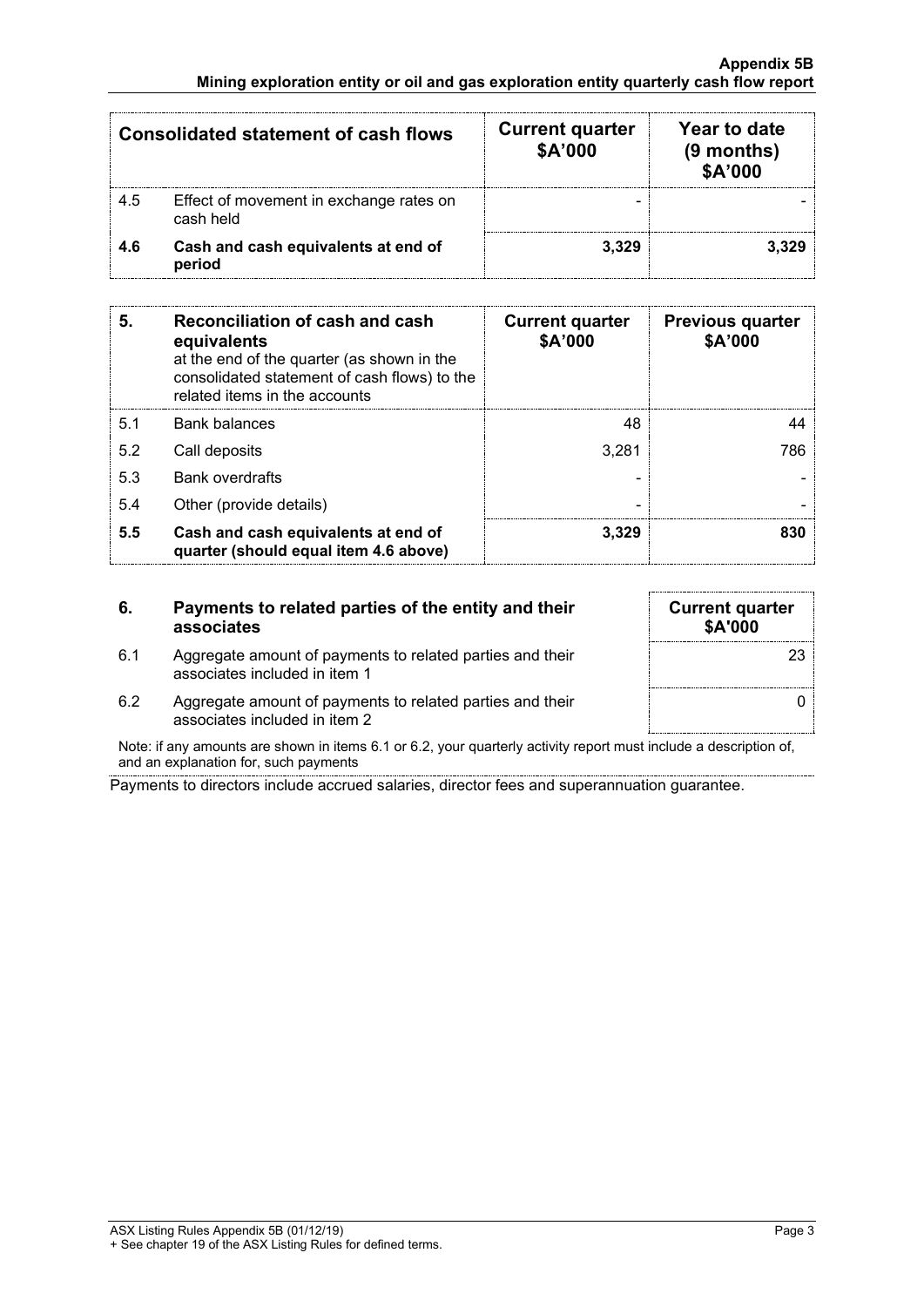- **7. Financing facilities** *Note: the term "facility' includes all forms of financing arrangements available to the entity. Add notes as necessary for an understanding of the sources of finance available to the entity.*
- 7.2 Credit standby arrangements
- 7.3 Other (please specify)
- 7.4 **Total financing facilities** -

|     | <b>Financing facilities</b><br>Note: the term "facility' includes all forms of financing<br>arrangements available to the entity.<br>Add notes as necessary for an understanding of the<br>sources of finance available to the entity. | <b>Total facility</b><br>amount at quarter<br>end<br>\$A'000 | Amount drawn at<br>quarter end<br>\$A'000 |
|-----|----------------------------------------------------------------------------------------------------------------------------------------------------------------------------------------------------------------------------------------|--------------------------------------------------------------|-------------------------------------------|
| 71  | Loan facilities                                                                                                                                                                                                                        |                                                              |                                           |
| 7.2 | Credit standby arrangements                                                                                                                                                                                                            |                                                              |                                           |
| 7.3 | Other (please specify)                                                                                                                                                                                                                 |                                                              |                                           |
| 7.4 | <b>Total financing facilities</b>                                                                                                                                                                                                      |                                                              |                                           |

#### 7.5 **Unused financing facilities available at quarter end** -

7.6 Include in the box below a description of each facility above, including the lender, interest rate, maturity date and whether it is secured or unsecured. If any additional financing facilities have been entered into or are proposed to be entered into after quarter end, include a note providing details of those facilities as well.

Not applicable

| 8.  | Estimated cash available for future operating activities                     | \$A'000 |
|-----|------------------------------------------------------------------------------|---------|
| 8.1 | Net cash from / (used in) operating activities (Item 1.9)                    | (125)   |
| 8.2 | Capitalised exploration & evaluation (Item 2.1(d))                           | (22)    |
| 8.3 | Total relevant outgoings (Item $8.1 +$ Item $8.2$ )                          | (147)   |
| 8.4 | Cash and cash equivalents at quarter end (Item 4.6)                          | 3.329   |
| 8.5 | Unused finance facilities available at quarter end (Item 7.5)                |         |
| 8.6 | Total available funding (Item $8.4 +$ Item $8.5$ )                           | 3.329   |
| 87  | Estimated quarters of funding available (Item 8.6 divided by<br>Item $8.3$ ) | 22 R    |

- 8.8 If Item 8.7 is less than 2 quarters, please provide answers to the following questions:
	- 1. Does the entity expect that it will continue to have the current level of net operating cash flows for the time being and, if not, why not?

Answer: N/A

2. Has the entity taken any steps, or does it propose to take any steps, to raise further cash to fund its operations and, if so, what are those steps and how likely does it believe that they will be successful?

Answer: N/A

3. Does the entity expect to be able to continue its operations and to meet its business objectives and, if so, on what basis?

Answer: N/A